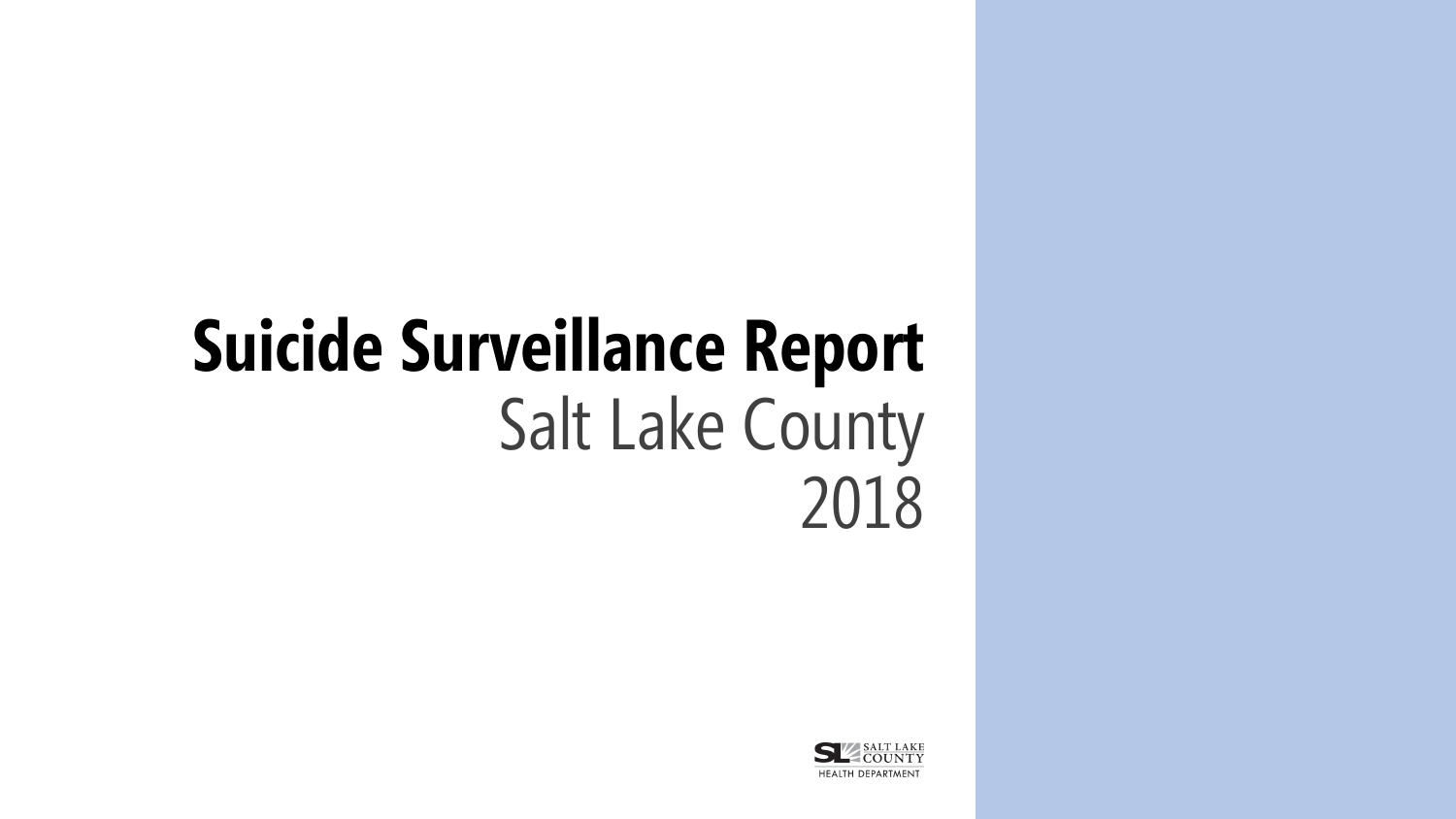#### <span id="page-1-0"></span>**Contents**

[Technical and data notes](#page-2-0)

**[Summary](#page-3-0)** 

[10-year historical trend](#page-4-0)

2018 by…

[Gender and age group](#page-5-0)

[Race and ethnicity](#page-6-0)

[Veteran status, marital status, educational attainment](#page-7-0)

[Mechanism of injury](#page-8-0)

**[Occupation](#page-9-0)** 

[Industry sector](#page-10-0)

[Social determinants of health](#page-11-0)

Spatial distribution ([density,](#page-12-0) [count,](#page-13-0) [rate](#page-14-0))

[Data tables](#page-15-0)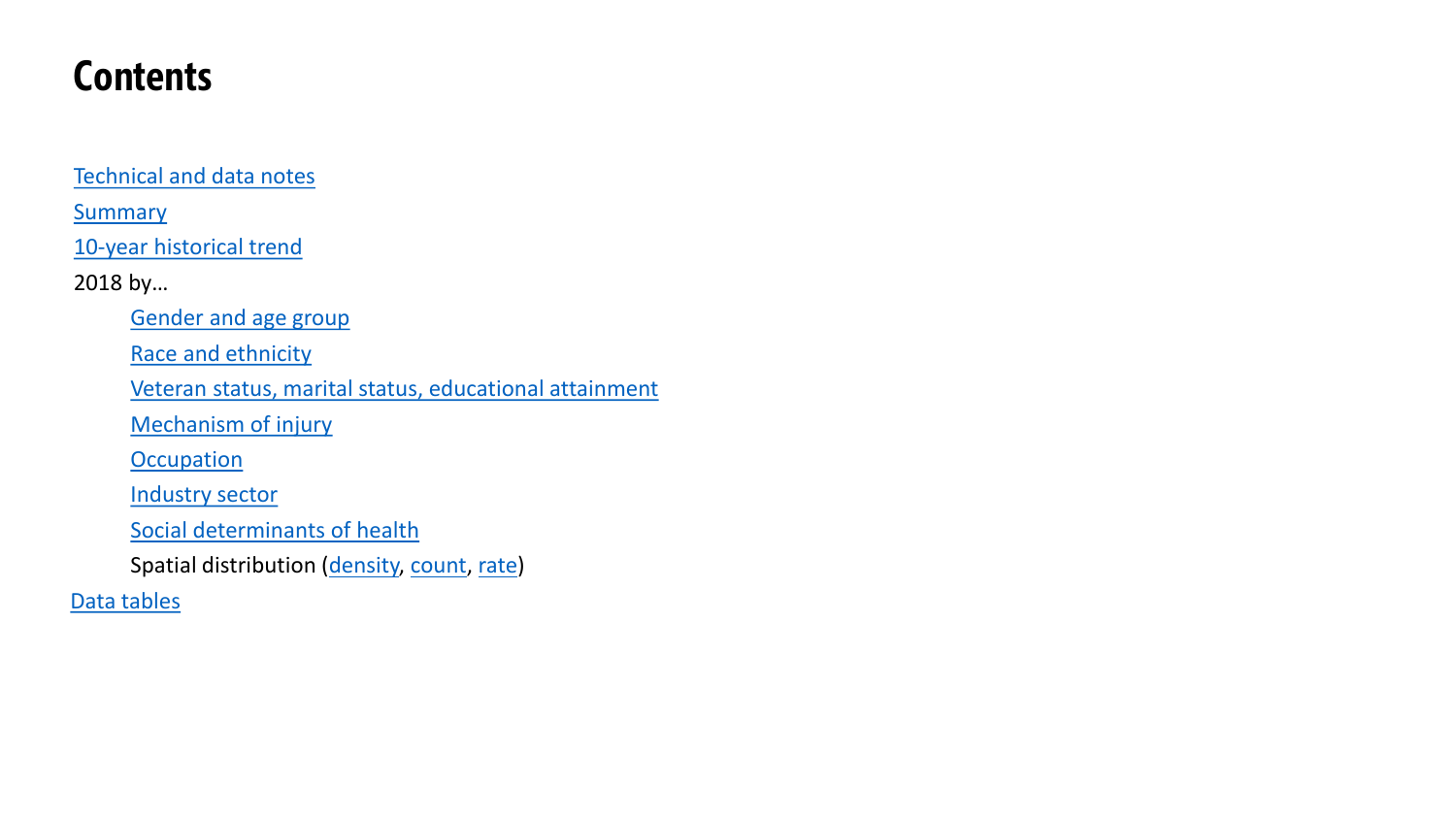### <span id="page-2-0"></span>**Technical and Data Notes**

- **2018 data are provisional and subject to revision. These data do not include an estimated 10% of suicides among Salt Lake County residents who died outside of Utah or whose cause of death was pending as of 3/1/19 when data were extracted for analysis. Finalized 2018 data will be available in 2020.**
- A confirmed Salt Lake County suicide is identified in two steps:
	- 1) From weekly Electronic Death Entry Network data extracts, an occurrent death with any of the following terms in the immediate cause of death: acute liver failure, anoxic brain, asphyx, blunt, carbon, cerebral anoxic injury, co, combust, drug, exsang, gun, hanging, hypoxic encephalopathy, incise, pois, self, sharp force, stab wound, thermal injury or tox, and
	- 2) From the death certificate, residence = Salt Lake County, manner of death = suicide and date of death = 12/31/17 12/29/18 (MMWR year 2018). MMWR = Morbidity and Mortality Weekly Report, the week of the epidemiologic year to which the death is assigned for incidence reporting.
- Data for individuals aged <10 years are not presented.
- Unreliable: The relative standard error of the rate is 30-49%. The estimate is considered unreliable; interpret data with caution.
- Suppressed: The relative standard error of the rate is ≥50% or the observed number is very small and not appropriate for publication or may be used to calculate a suppressed data value from additive relationships.
- 2018 rates are slightly inflated as they were calculated using 5-year population estimates from the 2017 American Community Survey (ACS; total, gender, age group, race, ethnicity, veteran status, marital status, educational attainment, mechanism of injury), 2017 population estimates from the IBIS Population Estimates Query Module (small area), 5-year population estimates from the 2010 ACS (occupation) and population estimates from 2015 Business Patterns (industry sector).
- Confidence intervals were calculated with a 95% confidence level using the mid- $p$  exact test.
- County age-adjusted rates were adjusted via the direct method to the 2000 U.S. standard population. Small area age-adjusted rates were adjusted via the indirect method to the 2017 ACS Salt Lake County population estimate.
- Occupations were classified into 23 major groups according to the Bureau of Labor Statistics 2018 Standard Occupational Classification System.
- Industries were classified into 20 sectors according to the Bureau of Labor Statistics 2017 North American Industry Classification System.
- 98% of deaths were able to be geocoded (of those, 99.5% were geocoded with a match rate ≥90).
- Utah Health Small Areas are [defined by the Utah Department of Health.](https://ibis.health.utah.gov/pdf/resource/SmallAreas.pdf)

This report is available online at<http://slco.org/health/epidemiology>. Suggested citation: Salt Lake County Health Department. Suicide Surveillance Report, Salt Lake County, 2018. http://slco.org/health/epidemiology. May 2 2019. Accessed [date].

Direct questions and comments to Jenny Robertson, 385-468-4203, [jrobertson@slco.org](mailto:jrobertson@slco.org).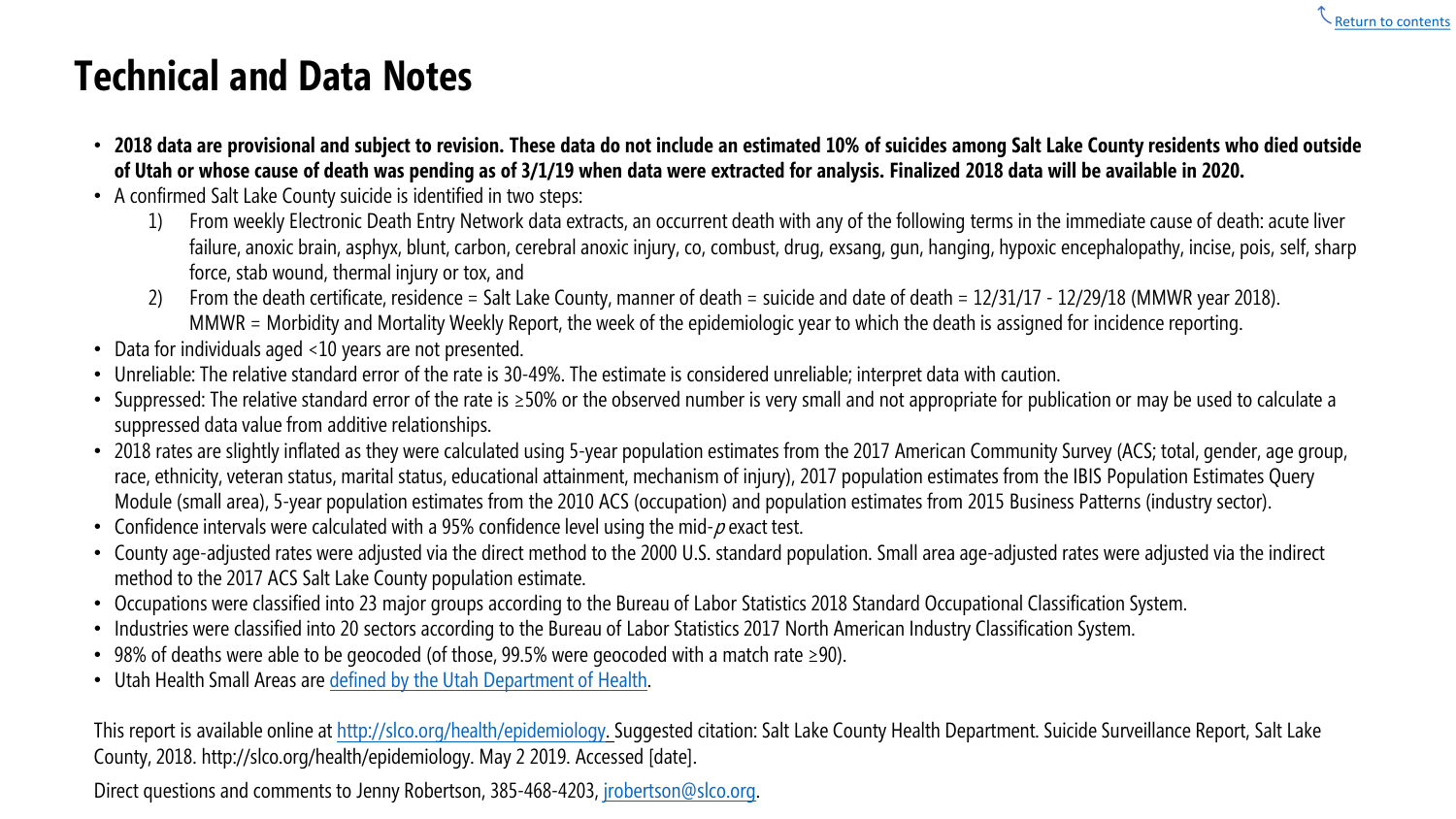<span id="page-3-0"></span>**In 2018,**

#### At least  $\triangle$   $\triangle$   $\heartsuit$  Salt Lake County residents died from suicide. **218 \* 240^** This number may reach  $\triangle$   $\Box$  once deaths that occurred outside of Utah and pending death investigations have been finalized.

The age-adjusted suicide rate was at least 20.4\* deaths per 100,000 residents  $(17.7 - 23.2 / 100,000)^{\text{\#}}$  and may reach 22.5<sup>^</sup> (19.6 – 25.4 / 100,000)<sup>#</sup>.

\* Provisional

^ Estimated

# 95% confidence interval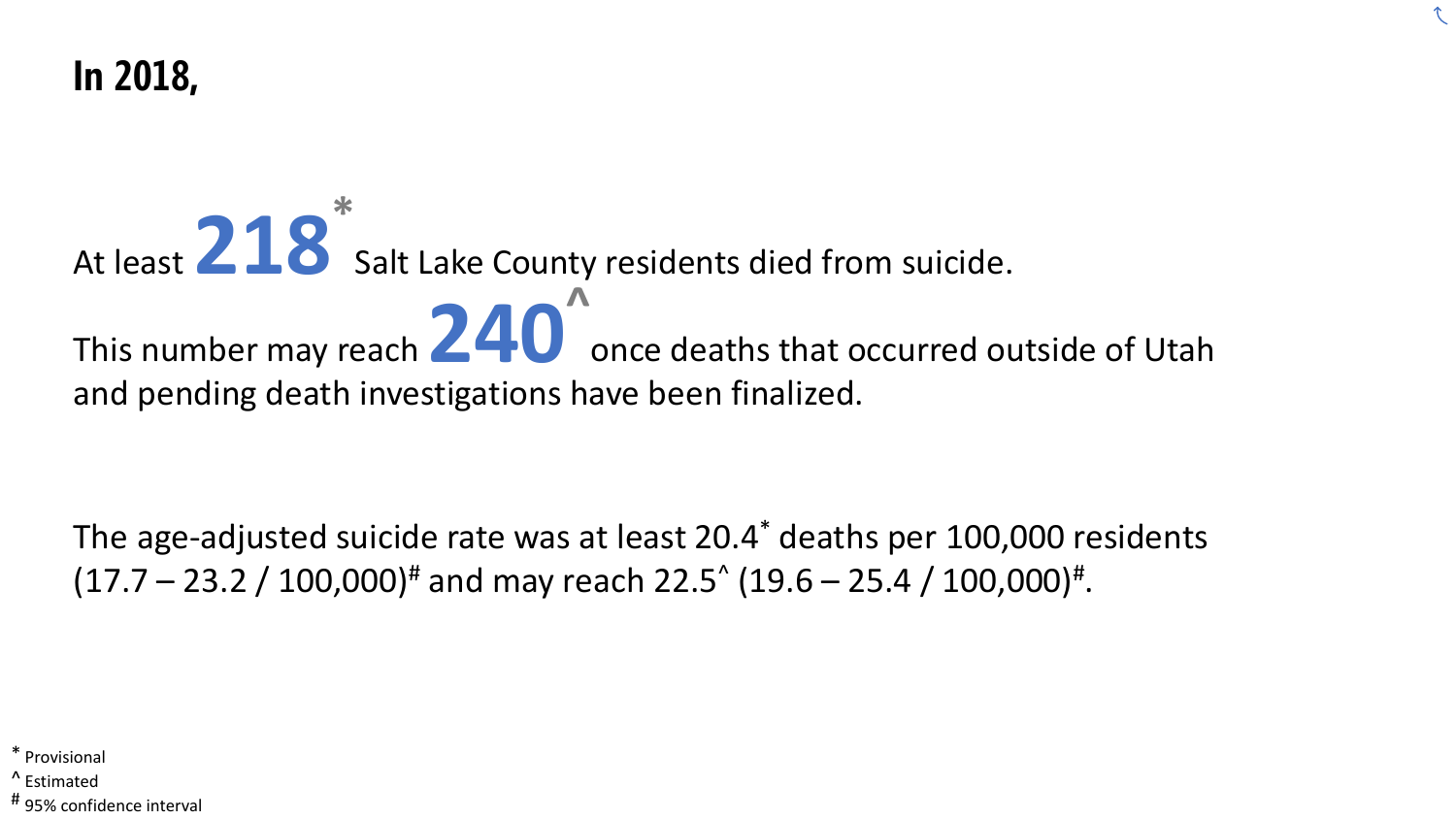#### <span id="page-4-0"></span>**The rate of suicide in Salt Lake County did not change in 2018 from prior years**



 $\hat{\mathcal{L}}$ 

**Year**

Shaded areas are 95% confidence intervals Utah suicide age-adjusted mortality rate, 2009-17, available from [IBIS](https://ibis.health.utah.gov/query/builder/mort/InjMortCntyICD10/AgeRate.html) U.S. suicide age-adjusted mortality rate, 2009-17, available from [CDC National Center for Health Statistics](https://www.cdc.gov/nchs/products/databriefs/db330.htm)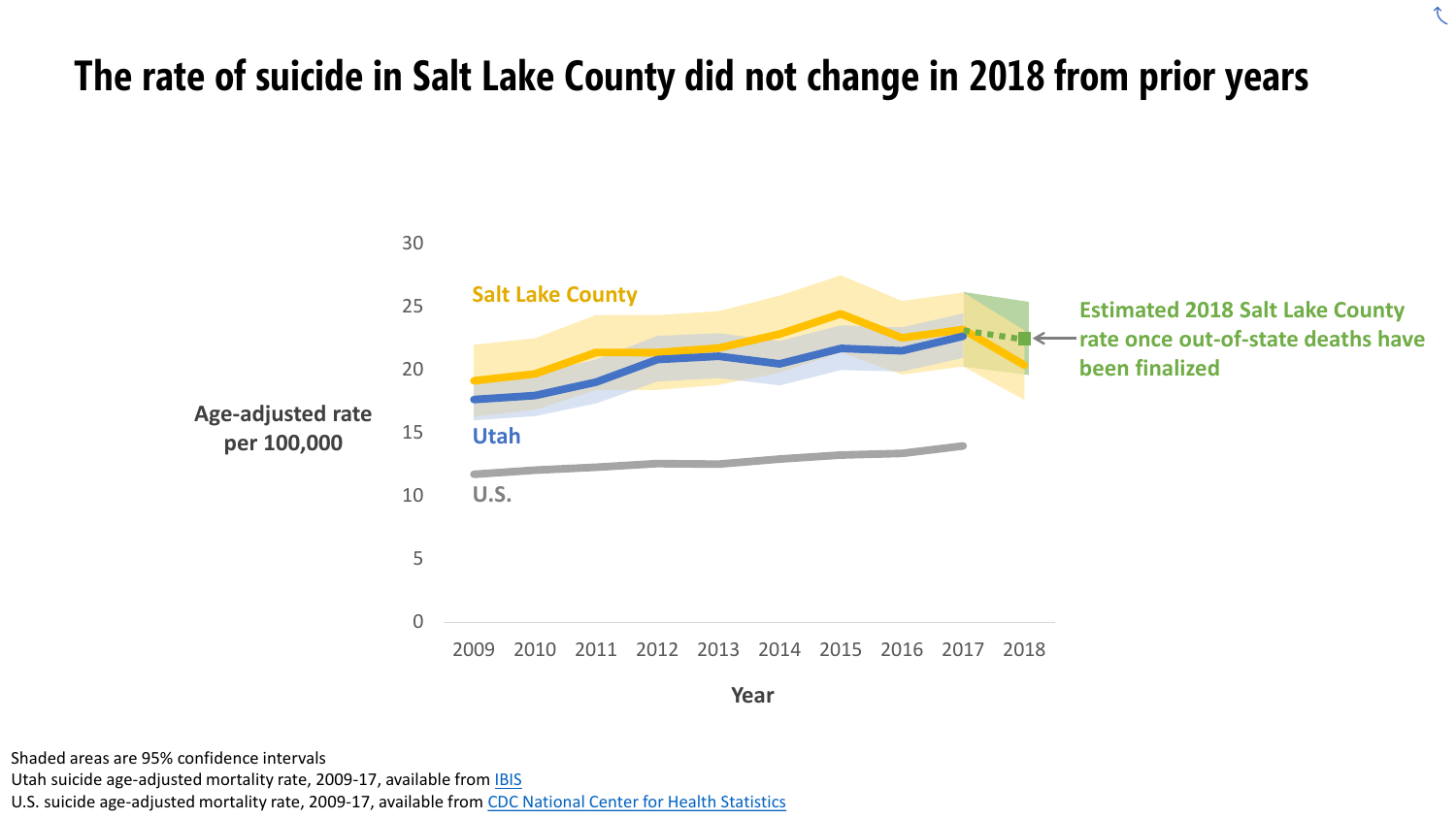### <span id="page-5-0"></span>**The rate of suicide was higher among males than females across most age groups**

 $\hat{\mathcal{L}}$ 



Where dots are missing, data are suppressed **O** Unreliable Gray bars are 95% confidence intervals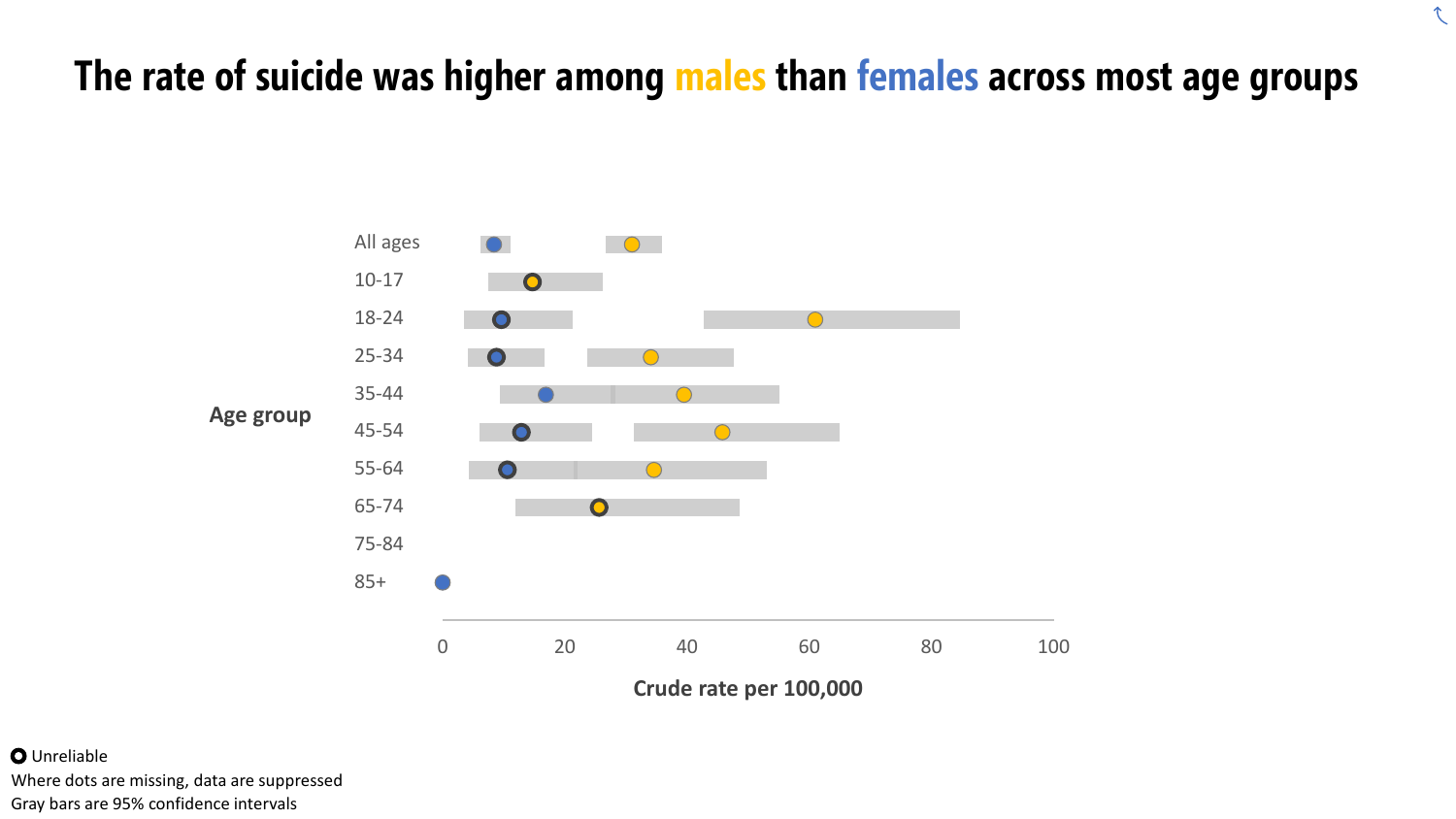### <span id="page-6-0"></span>**The rate of suicide did not differ by ethnicity**



 $\hat{\mathcal{L}}$ 

Racial disparities are not presented due to very small numbers

Gray bars are 95% confidence intervals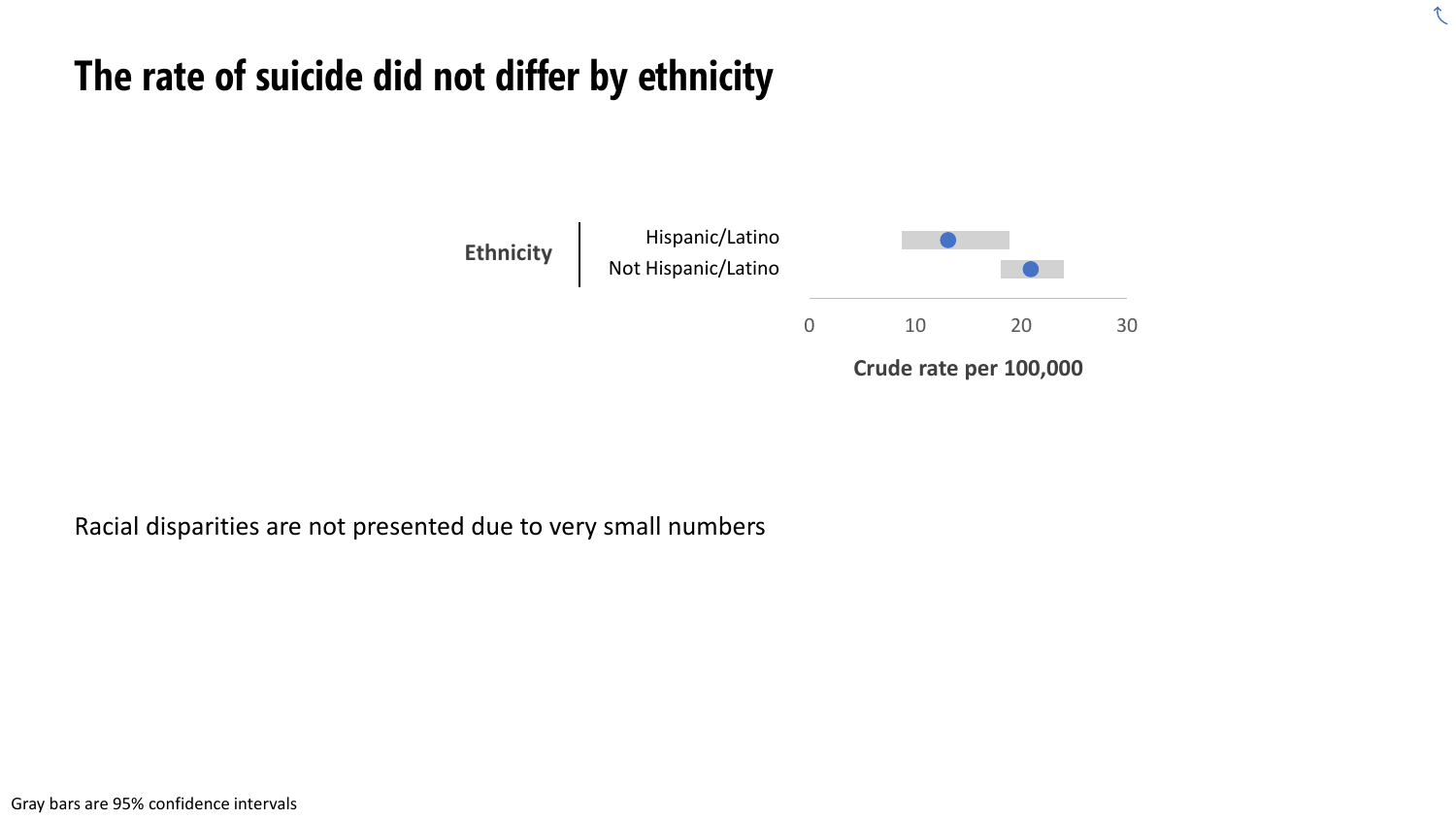#### <span id="page-7-0"></span>**The rate of suicide was higher among:**



**Crude rate per 100,000**

 $\hat{\mathcal{L}}$ 

\*Reference group **O** Unreliable Gray bars are 95% confidence intervals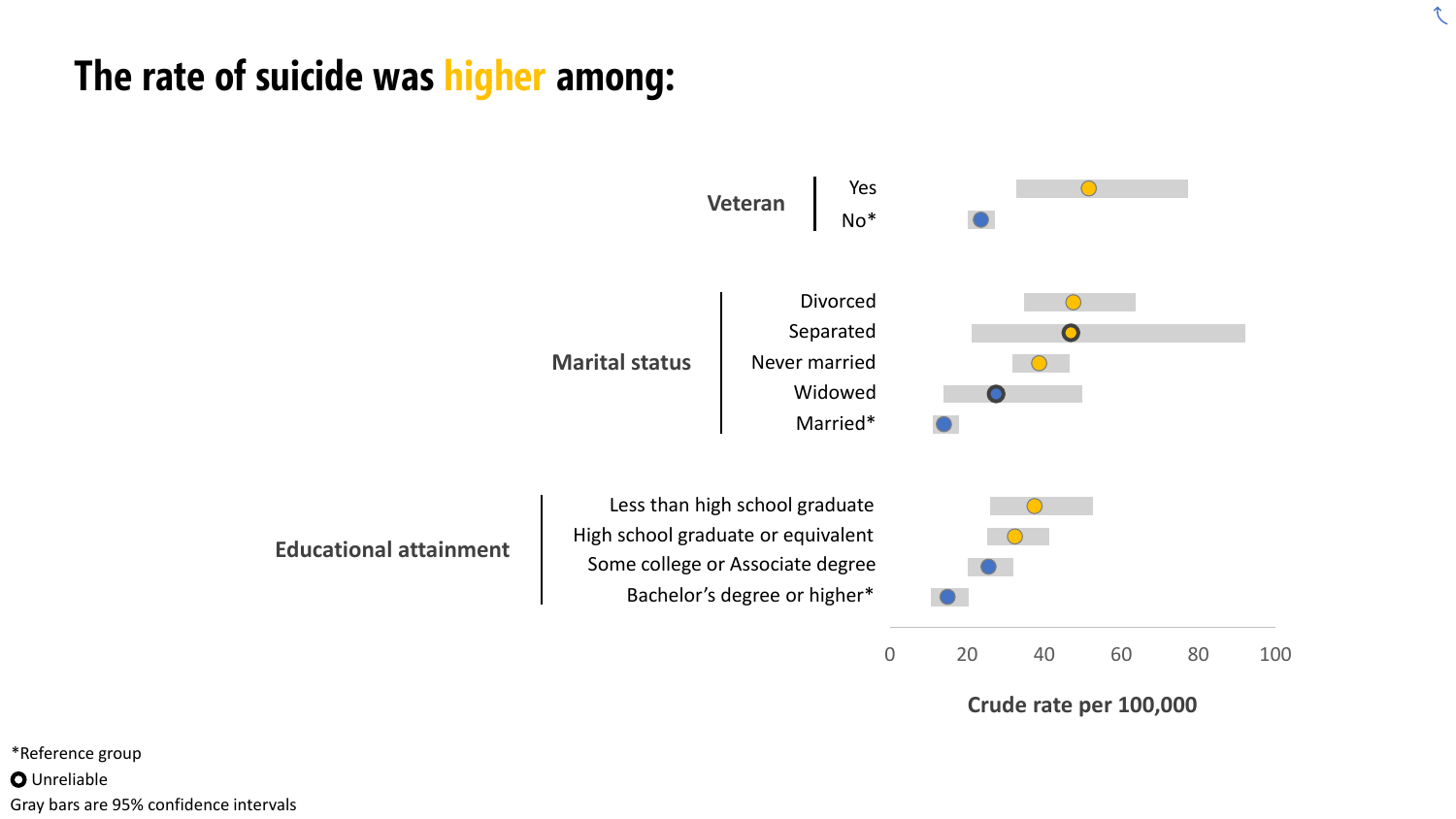#### <span id="page-8-0"></span>**The most common method of suicide was firearm**

### **The rates of firearm and suffocation suicide were higher among males than females**

 $\hat{\mathcal{L}}$ 

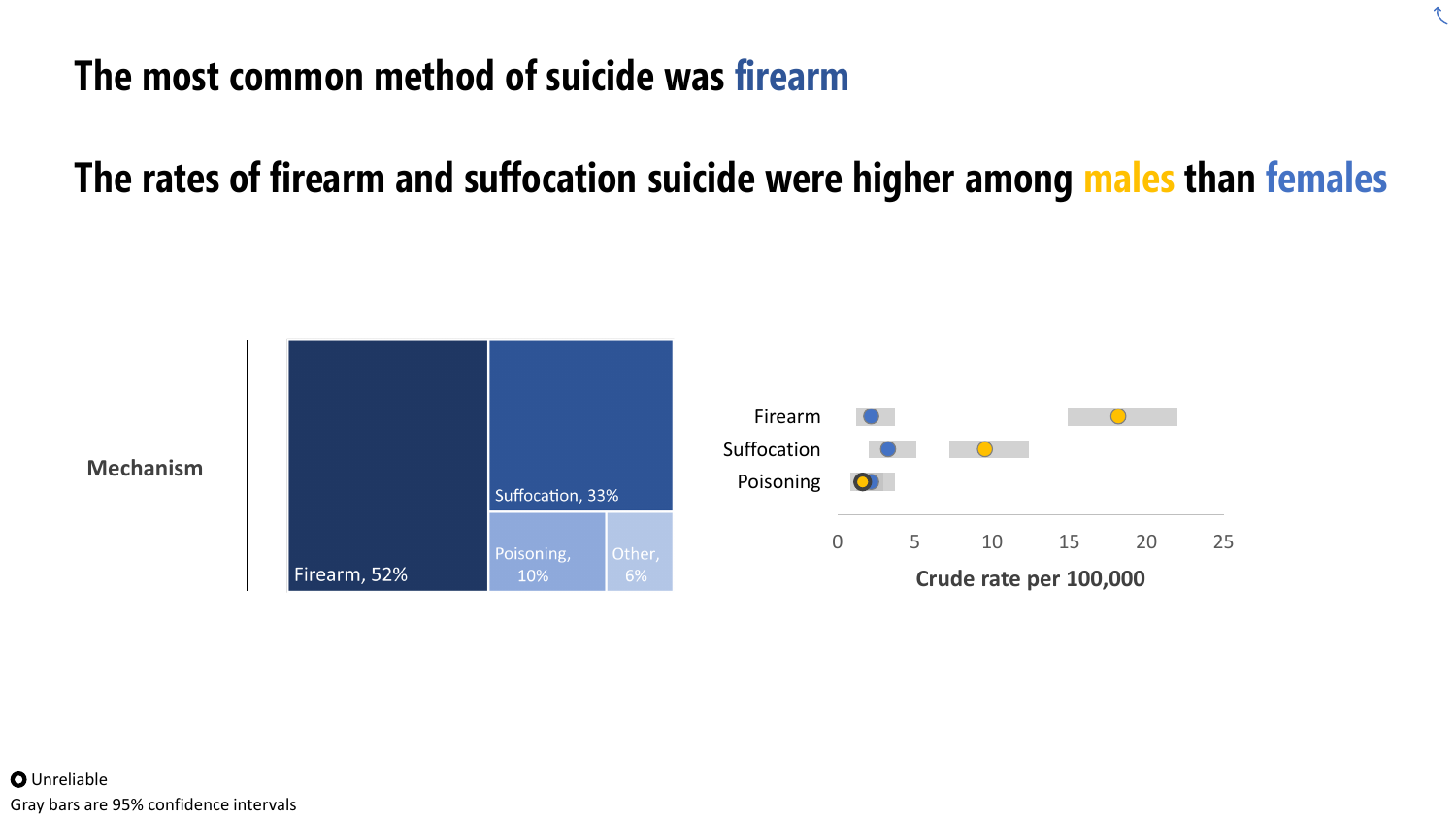### <span id="page-9-0"></span>**The rate of suicide was higher among those who worked in some occupations compared to others, but not compared to most**



**Crude rate per 100,000**

#### **O** Unreliable

Where dots are missing, data are suppressed

Gray bars are 95% confidence intervals

\*Not included: students, homemakers, those who had never worked or were disabled, retired or unemployed.

**Percentage of suicides among select populations:**

- **8%** grade-school students
- **3%** college or university students
- **5%** homemakers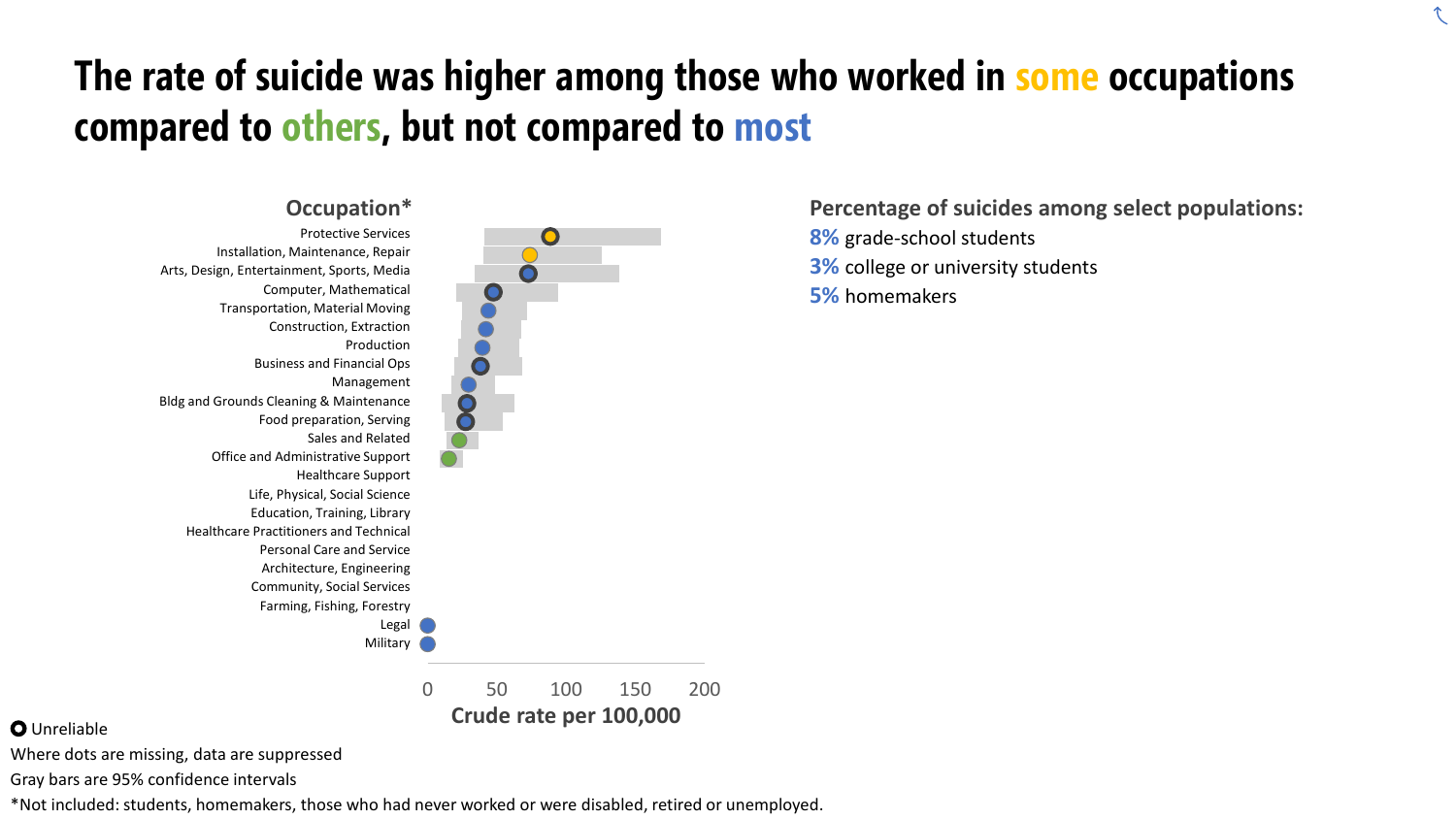### <span id="page-10-0"></span>**The rate of suicide was higher among those who worked in some industry sectors compared to others, but not compared to most**

 $\mathcal{L}$ 



0 50 100 150 200 **Crude rate per 100,000**

#### **O** Unreliable

Where dots are missing, data are suppressed

Gray bars are 95% confidence intervals

\*Not included: students, homemakers, those who had never worked or were disabled, retired, unemployed or worked in the public administration sector.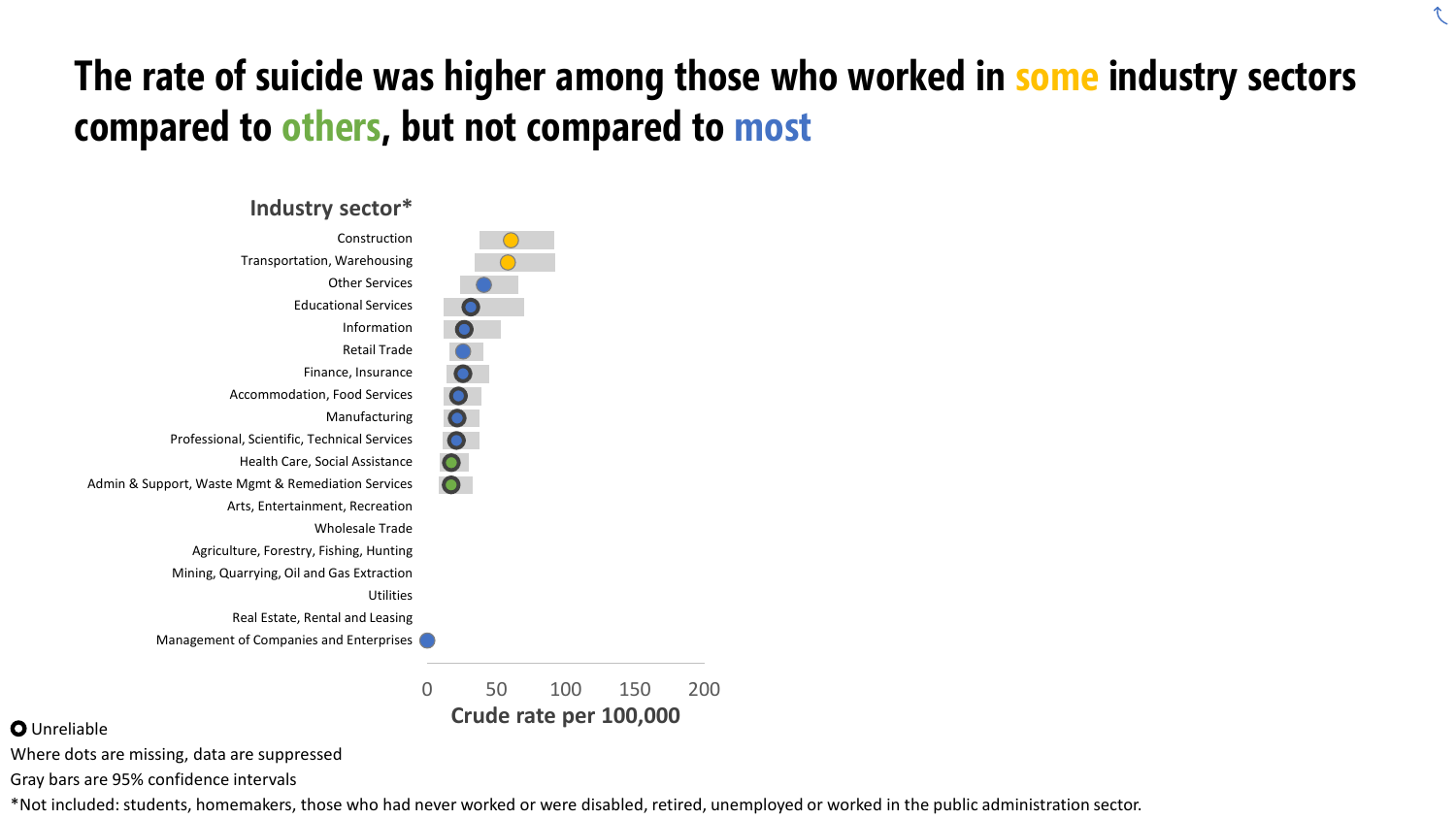### <span id="page-11-0"></span>**The rate of suicide trends higher with increasing poverty and decreasing income**

 $\hat{\mathcal{L}}$ 



\*Determined by census tract of residence Gray bars are 95% confidence intervals Where dots are missing, data are suppressed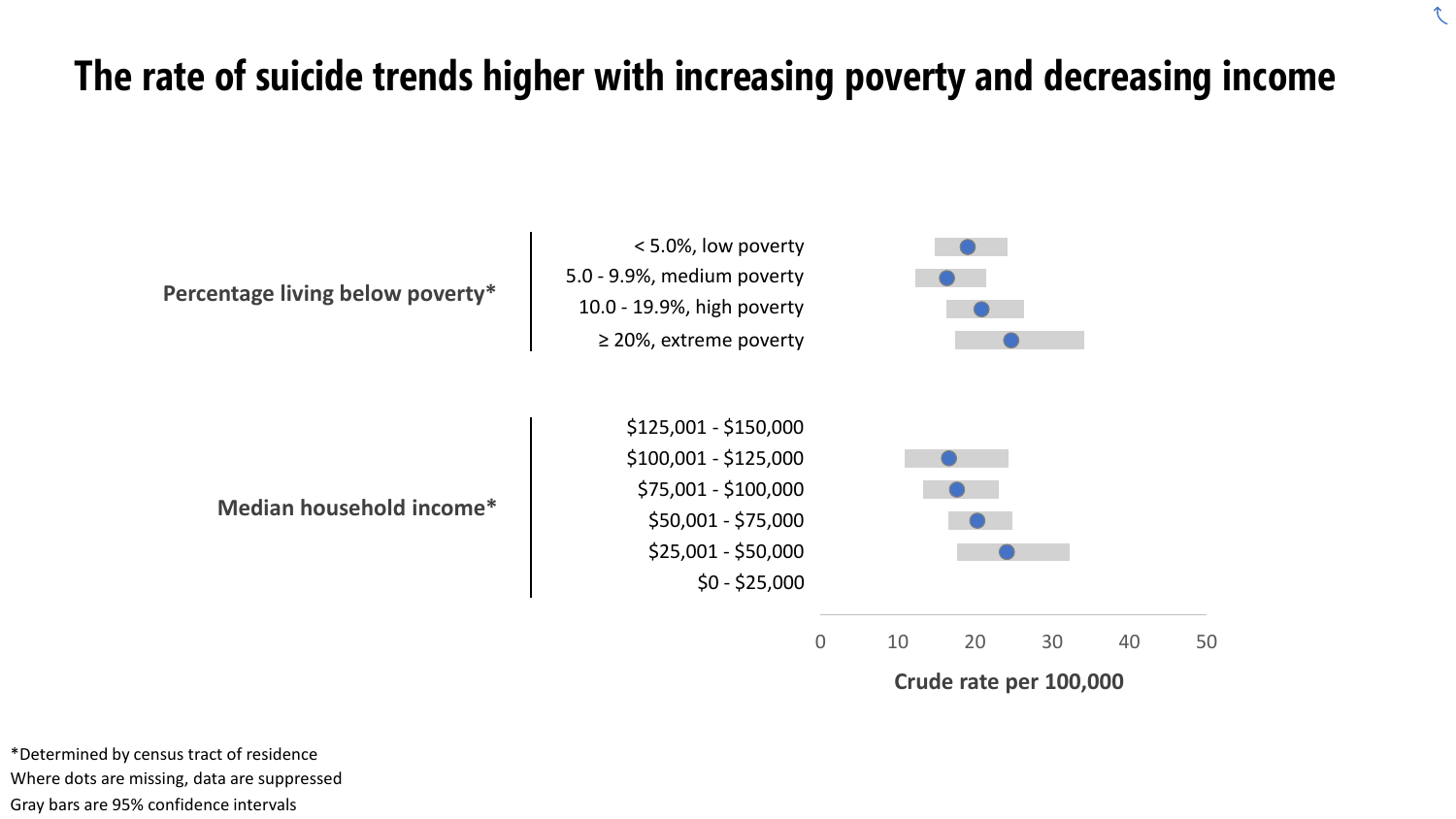### <span id="page-12-0"></span>**The highest density of suicides occurred in the Salt Lake City-Downtown and West Valley City-Center, West Valley City-East and Taylorsville-West small areas**

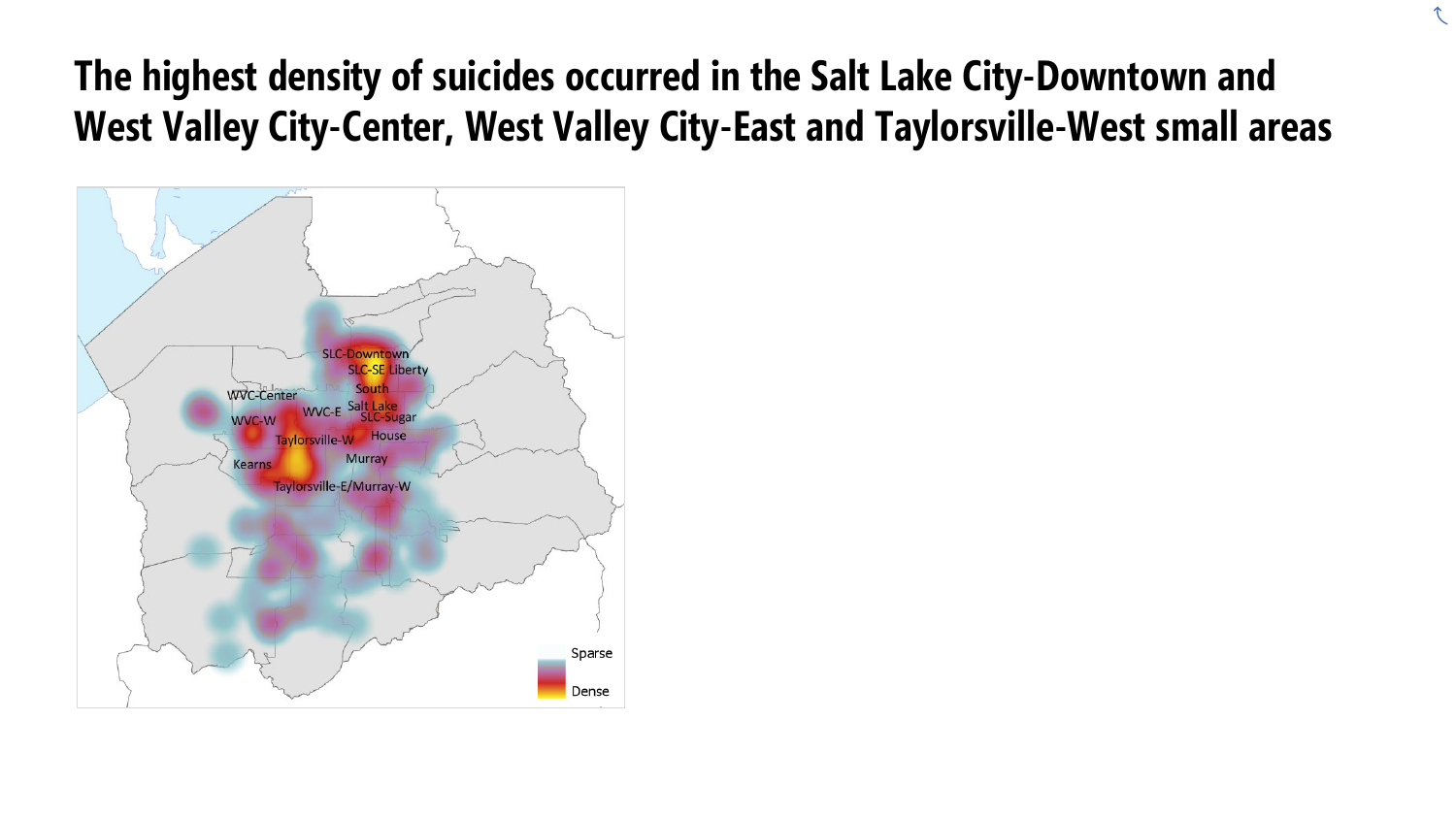### <span id="page-13-0"></span>**The highest number of suicides occurred in the Salt Lake City-Downtown and West Valley City-East small areas**

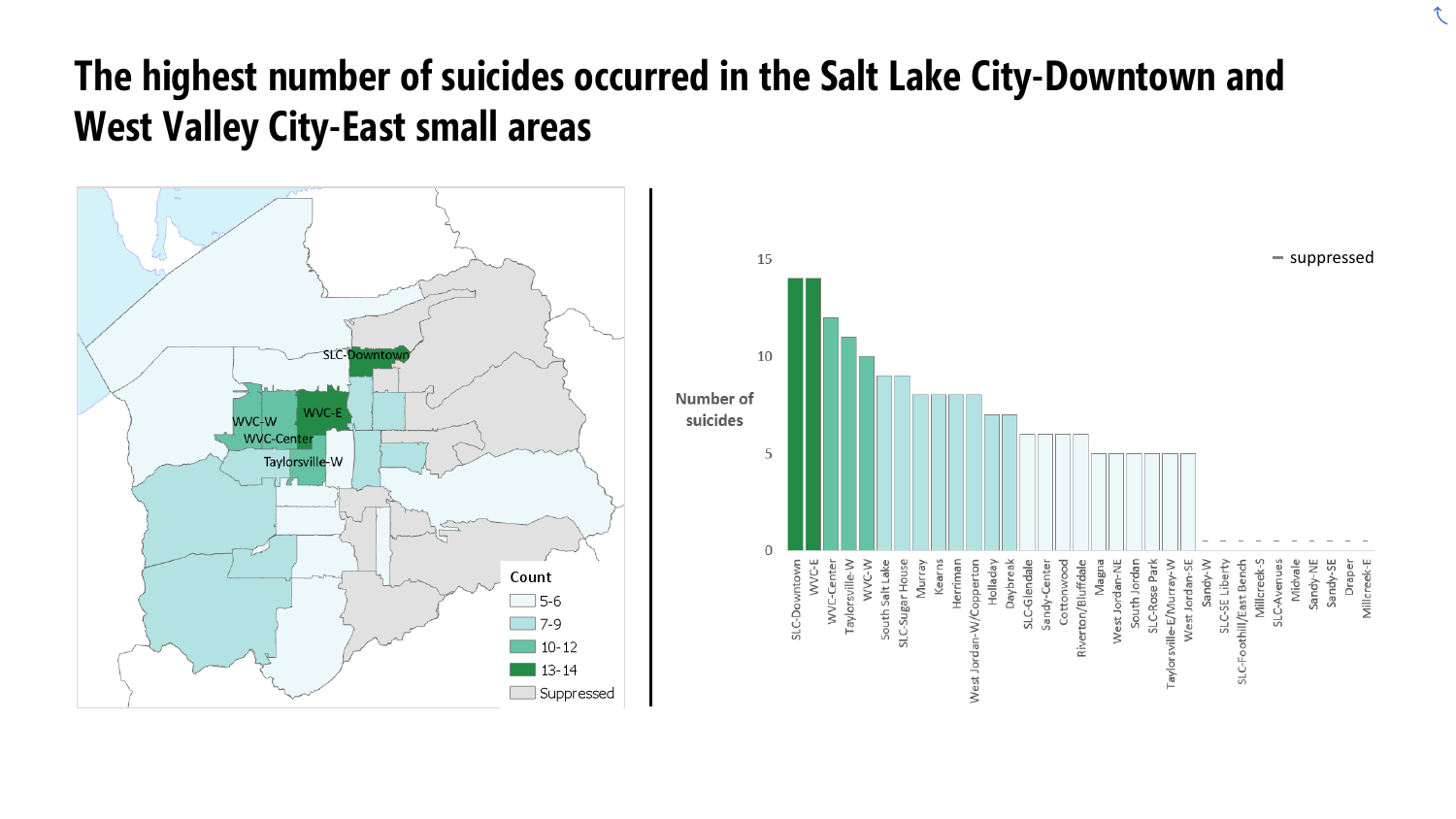#### <span id="page-14-0"></span>**The highest rates of suicide occurred in the West Valley City-West, South Salt Lake and Salt Lake City-Downtown small areas**

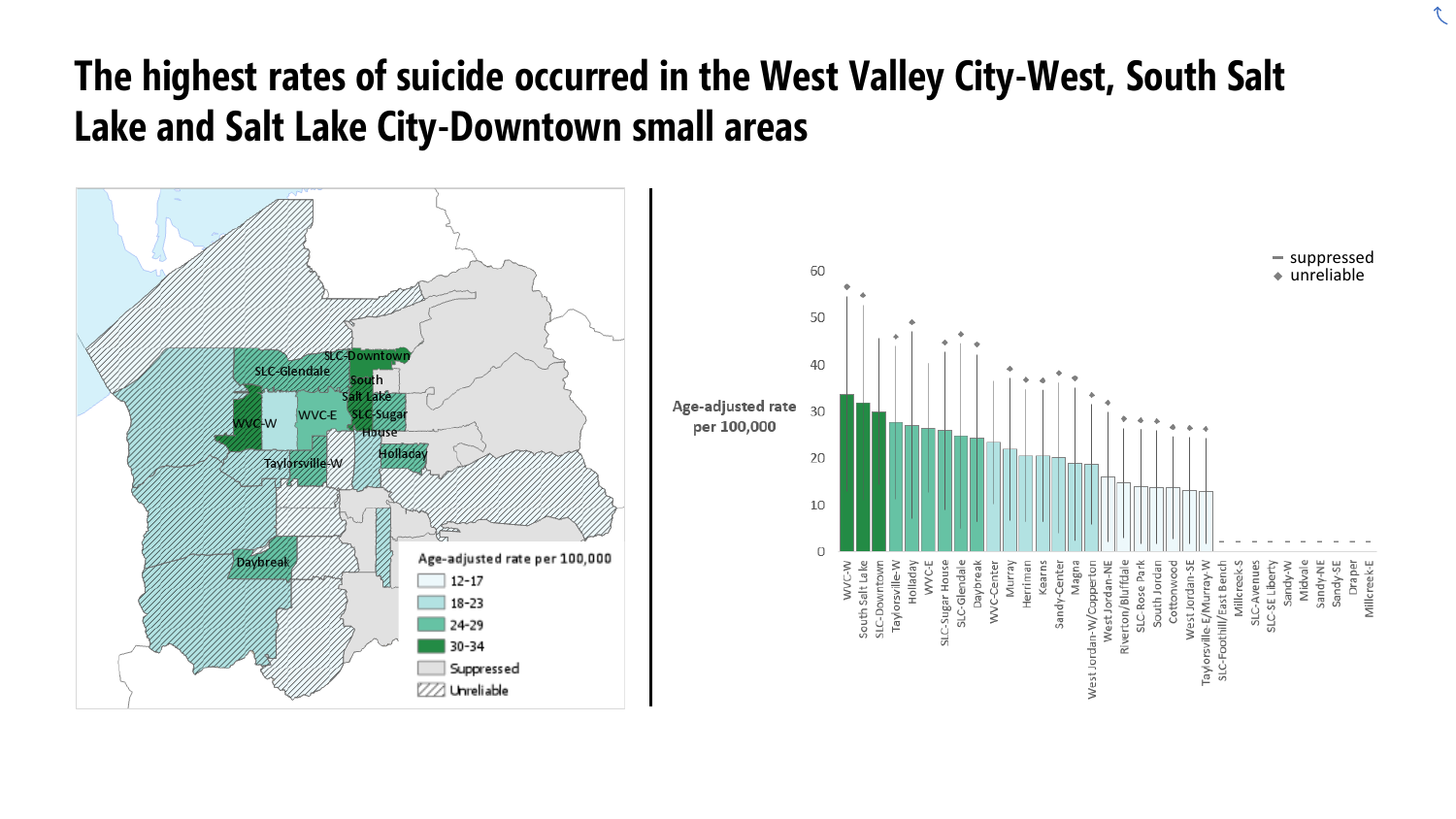#### Table 2. Frequency and crude rate of suicide, total, and by gender and age group, Salt Lake County, 2018

## <span id="page-15-0"></span>**Data Tables**

| Table 1. Frequency and age-adjusted rate of suicide by year, 2009-18, Salt Lake County |  |  |  |
|----------------------------------------------------------------------------------------|--|--|--|
|----------------------------------------------------------------------------------------|--|--|--|

| Year                                 | <b>Frequency</b> | Age-adjusted rate<br>per 100,000 | 95% confidence<br>interval |
|--------------------------------------|------------------|----------------------------------|----------------------------|
| 2009                                 | 181              | 19.2                             | 16.3-22.0                  |
| 2010                                 | 193              | 19.7                             | 16.9-22.5                  |
| 2011                                 | 206              | 21.4                             | 18.4-24.4                  |
| 2012                                 | 208              | 21.4                             | 18.4-24.4                  |
| 2013                                 | 220              | 21.8                             | 18.8-24.7                  |
| 2014                                 | 224              | 22.9                             | 19.8-25.9                  |
| 2015                                 | 253              | 24.5                             | 21.4-27.5                  |
| 2016                                 | 236              | 22.6                             | 19.7-25.5                  |
| 2017                                 | 248              | 23.2                             | $20.3 - 26.2$              |
| 2018 provisional                     | 218              | 20.4                             | 17.7-23.2                  |
| 2018 estimated once deaths finalized | 240              | 22.5                             | 19.6-25.4                  |

|           |                             | Crude rate per           | 95% confidence |              |  |
|-----------|-----------------------------|--------------------------|----------------|--------------|--|
|           | <b>Total (provisional)</b>  | <b>Frequency</b>         | 100,000        | interval     |  |
|           |                             | 218                      | 19.7           | 17.2-22.5    |  |
| Gender    |                             |                          |                |              |  |
| Male      |                             | 172                      | 31.0           | 26.6-35.9    |  |
|           | Female                      | 46                       | 8.4            | $6.2 - 11.0$ |  |
| Age group |                             |                          |                |              |  |
| $10 - 17$ |                             | 11                       | 8.2            | $4.3 - 14.3$ |  |
| 18-24     |                             | 38                       | 35.7           | 25.6-48.5    |  |
| 25-34     |                             | 40                       | 21.7           | 15.7-29.2    |  |
| 35-44     |                             | 45                       | 28.5           | 21.0-37.8    |  |
| 45-54     |                             | 37                       | 29.5           | 21.1-40.3    |  |
| 55-64     |                             | 25                       | 22.4           | 14.8-32.5    |  |
| 65-74     |                             | 10                       | 15.1           | $7.7 - 26.9$ |  |
| 75-84     |                             | --                       |                |              |  |
| $85+$     |                             | --                       |                |              |  |
|           | missing                     | $\mathbf 1$              |                |              |  |
|           | <b>Gender and age group</b> |                          |                |              |  |
| Males     |                             |                          |                |              |  |
|           | 10-17                       | 10                       | $14.6*$        | 7.4-26.1     |  |
|           | 18-24                       | 33                       | 61.0           | 42.7-84.7    |  |
|           | 25-34                       | 32                       | 34.1           | 23.7-47.5    |  |
|           | 35-44                       | 32                       | 39.5           | 27.5-55.2    |  |
|           | 45-54                       | 29                       | 45.8           | 31.3-65.0    |  |
|           | 55-64                       | 19                       | 34.6           | 21.5-53.1    |  |
|           | 65-74                       | 8                        | $25.6*$        | 11.9-48.7    |  |
|           | 75-84                       | $\overline{a}$           |                |              |  |
|           | $85+$                       | --                       |                |              |  |
|           | missing                     | 1                        |                |              |  |
|           | Females                     |                          |                |              |  |
|           | $10 - 17$                   | --                       |                |              |  |
|           | 18-24                       | 5                        | $9.6*$         | $3.5 - 21.2$ |  |
|           | 25-34                       | 8                        | $8.8*$         | $4.1 - 16.8$ |  |
|           | 35-44                       | 13                       | 16.9           | 9.4-28.2     |  |
|           | 45-54                       | 8                        | $12.9*$        | $6.0 - 24.5$ |  |
|           | 55-64                       | 6                        | $10.6*$        | 4.3-22.0     |  |
|           | 65-74                       | $\overline{\phantom{a}}$ |                |              |  |
|           | 75-84                       | $\overline{a}$           |                |              |  |
|           | $85+$                       | 0                        |                |              |  |
|           |                             |                          |                |              |  |

 $\hat{\mathcal{L}}$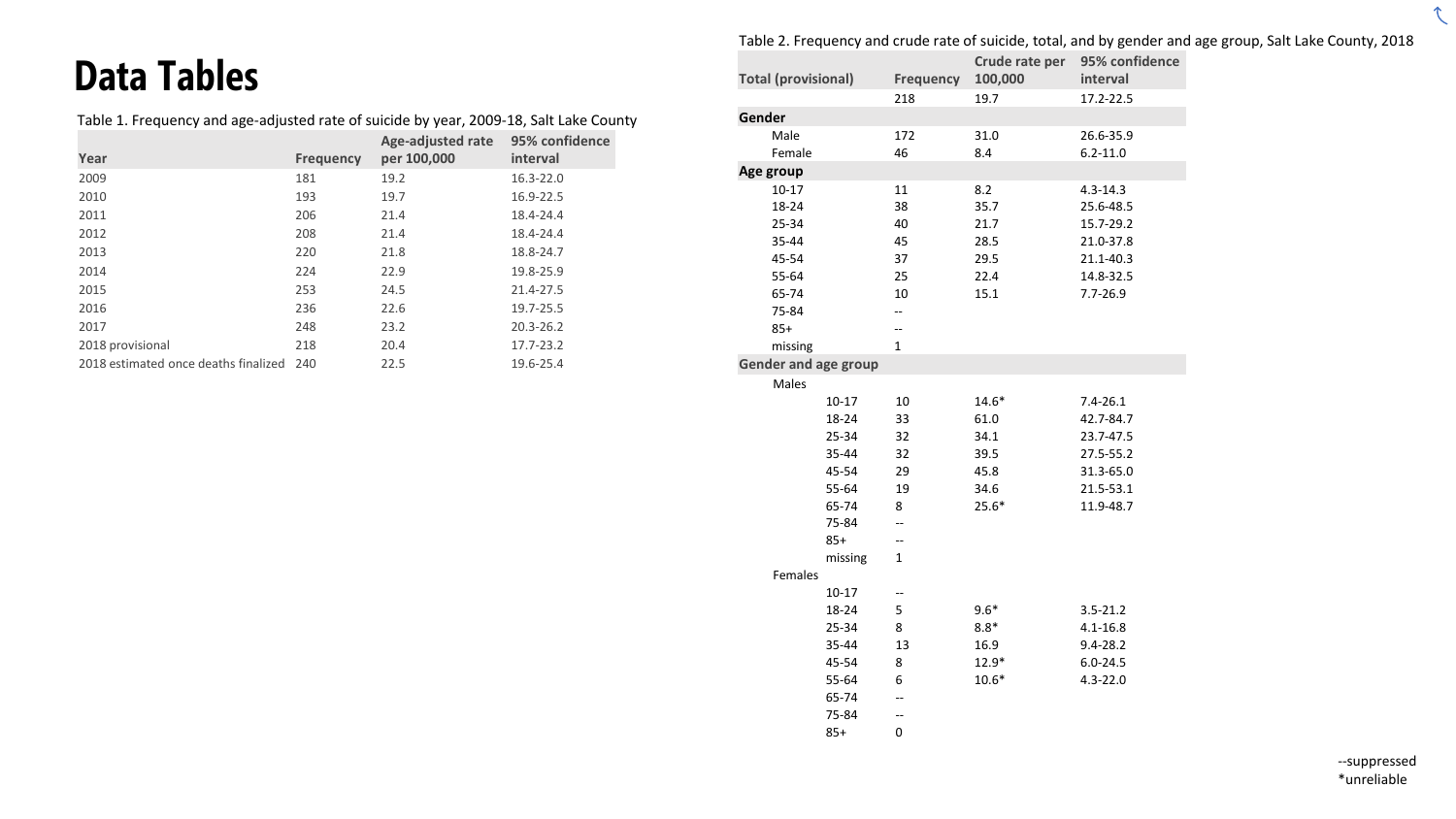## **Data Tables (continued)**

Table 3. Frequency and crude rate of suicide by race, ethnicity, veteran status, marital status and educational attainment, Salt Lake County, 2018

|                                              |                  | <b>Crude rate</b> | 95% confidence |  |
|----------------------------------------------|------------------|-------------------|----------------|--|
| Race                                         | <b>Frequency</b> | per 100,000       | interval       |  |
| American Indian/Alaska Native                |                  |                   |                |  |
| Asian                                        |                  |                   |                |  |
| <b>Black</b>                                 |                  |                   |                |  |
| Native Hawaiian/Pacific Islander             |                  |                   |                |  |
| Two or more                                  | $-$              |                   |                |  |
| white                                        | 200              | 22.5              | 19.6-25.8      |  |
| unknown                                      | $\mathbf{1}$     |                   |                |  |
| missing                                      | $\mathbf{1}$     |                   |                |  |
| <b>Ethnicity</b>                             |                  |                   |                |  |
| Hispanic/Latino                              | 26               | 13.1              | $8.8 - 18.9$   |  |
| Not Hispanic/Latino                          | 190              | 20.9              | 18.1-24.1      |  |
| unknown                                      | $\mathbf{1}$     |                   |                |  |
| missing                                      | $\mathbf{1}$     |                   |                |  |
| <b>Veteran status</b>                        |                  |                   |                |  |
| Yes                                          | 22               | 52.4              | 33.7-78.0      |  |
| No                                           | 184              | 24.4              | 21.1-28.2      |  |
| unknown                                      | 11               |                   |                |  |
| missing                                      | $\mathbf{1}$     |                   |                |  |
| <b>Marital status</b>                        |                  |                   |                |  |
| Divorced                                     | 41               | 46.7              | 33.9-62.7      |  |
| Separated                                    | $\overline{7}$   | $46.0*$           | 20.1-91.1      |  |
| Never married                                | 101              | 37.8              | 31.0-45.8      |  |
| Widowed                                      | 9                | $26.6*$           | 13.0-48.9      |  |
| Married                                      | 58               | 13.2              | 10.1-16.9      |  |
| unknown                                      | $\mathbf{1}$     |                   |                |  |
| missing                                      | 1                |                   |                |  |
| Educational attainment (among those 18+ yrs) |                  |                   |                |  |
| Less than high school graduate               | 31               | 37.5              | 25.9-52.6      |  |
| High school graduate or equivalent           | 62               | 32.4              | 25.1-41.3      |  |
| Some college or Associate degree             | 72               | 25.6              | 20.1-32.0      |  |
| Bachelor's degree or higher                  | 36               | 15.0              | 10.6-20.5      |  |
| unknown                                      | 5                |                   |                |  |

Table 4. Frequency and crude rate of suicide by mechanism of injury and occupation, Salt Lake County, 2018

|                                                 |                  | <b>Crude rate</b> | 95% confidence |
|-------------------------------------------------|------------------|-------------------|----------------|
| <b>Mechanism of injury</b>                      | <b>Frequency</b> | per 100,000       | interval       |
| Firearm                                         | 113              | 10.2              | $8.5 - 12.2$   |
| Suffocation                                     | 71               | 6.4               | $5.1 - 8.1$    |
| Poisoning                                       | 21               | 1.9               | $1.2 - 2.9$    |
| Other                                           | 12               | 1.1               | $0.6 - 1.8$    |
| missing                                         | $\mathbf{1}$     |                   |                |
| Gender and selected mechanisms of injury        |                  |                   |                |
| <b>Males</b>                                    |                  |                   |                |
| Firearm                                         | 101              | 18.2              | 14.9-22.0      |
| Suffocation                                     | 53               | 9.5               | $7.2 - 12.4$   |
| Poisoning                                       | 9                | $1.6*$            | $0.8 - 3.0$    |
| Females                                         |                  |                   |                |
| Firearm                                         | 12               | 2.2               | $1.2 - 3.7$    |
| Suffocation                                     | 18               | 3.3               | $2.0 - 5.1$    |
| Poisoning                                       | 12               | 2.2               | $1.2 - 3.7$    |
| <b>Occupation</b>                               |                  |                   |                |
| <b>Protective Services</b>                      | 8                | 88.6*             | 41.2-168.3     |
| Installation, Maint., Repair                    | 12               | 74.0              | 40.1-125.8     |
| Arts, Design, Ent., Sports, Media               | 8                | $72.7*$           | 33.8-138.1     |
| Computer, Mathematical                          | $\overline{7}$   | 47.5*             | 20.8-94.0      |
| <b>Transportation, Material Moving</b>          | 14               | 43.9              | 25.0-72.0      |
| Construction, Extraction                        | 15               | 42.1              | 24.5-67.9      |
| Production                                      | 13               | 39.6              | 22.0-66.0      |
| <b>Business &amp; Financial Ops</b>             | 10               | $38.2*$           | 19.4-68.1      |
| Management                                      | 14               | 29.5              | 16.8-48.4      |
| Bldg/Grounds Cleaning & Maint.                  | 5                | $28.4*$           | 10.4-63.0      |
| Food preparation, Serving                       | 7                | $27.6*$           | 12.1-54.5      |
| Sales & Related                                 | 15               | 22.9              | 13.3-37.0      |
| Office & Administrative Support                 | 14               | 15.5              | $8.8 - 25.4$   |
| <b>Healthcare Support</b>                       | $\overline{a}$   |                   |                |
| Life, Physical, Social Science                  | -−               |                   |                |
| Education, Training, Library                    | $-$              |                   |                |
| <b>Healthcare Practitioners &amp; Technical</b> | --               |                   |                |
| Personal Care & Service                         | --               |                   |                |
| Architecture, Engineering                       |                  |                   |                |
| Community, Social Services                      | --               |                   |                |
| Farming, Fishing, Forestry                      | --               |                   |                |
| Legal                                           | 0                |                   |                |
| Military                                        | 0                |                   |                |
| unknown                                         | $\overline{7}$   |                   |                |

 $\mathcal{L}$